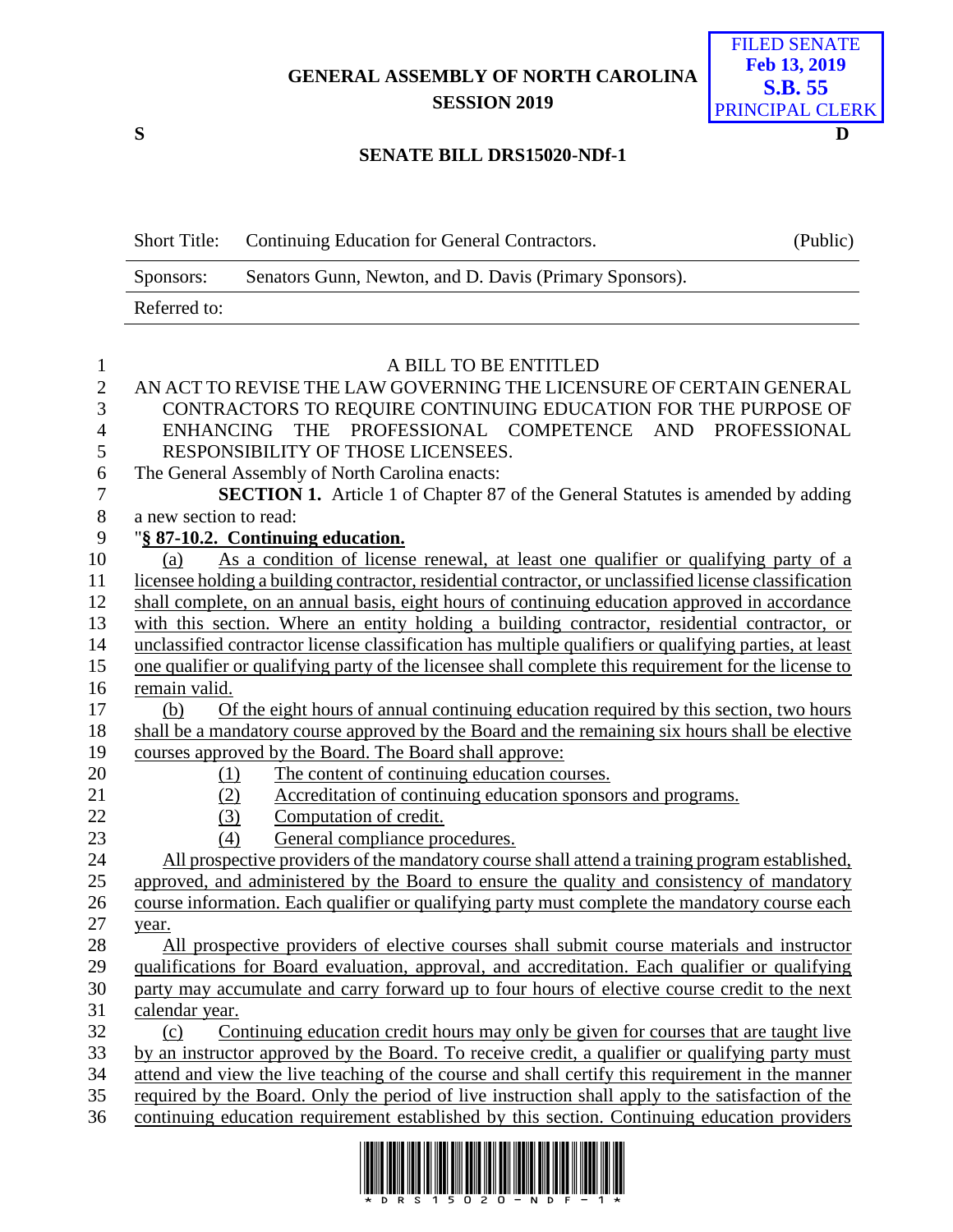# **General Assembly Of North Carolina Session 2019**

| 1                | shall certify the attendance of course attendees and shall transmit the qualifier or qualifying       |
|------------------|-------------------------------------------------------------------------------------------------------|
| $\mathbf{2}$     | party's certification to the Board. For the purposes of this subsection, "live instruction" includes  |
| 3                | a maximum of two elective credit hours presented by video of a previously recorded and                |
| $\overline{4}$   | approved presentation by an approved instructor or instructors provided the presentation is           |
| 5                | proctored by the approved sponsor. False certification of attendance shall be grounds for the         |
| 6                | suspension or revocation of the course provider's privilege to provide courses in this State. The     |
| $\boldsymbol{7}$ | Board may take disciplinary action against any licensee on account of a false certification of        |
| $8\,$            | attendance by that licensee's qualifier or qualifying party at any continuing education course. The   |
| 9                | Board shall maintain and distribute, as appropriate, records of the educational coursework            |
| 10               | successfully completed by each qualifier or qualifying party, including the subject matter and the    |
| 11               | number of hours of each course.                                                                       |
| 12               | Continuing education requirements shall begin on January 1 of any calendar year and<br>(d)            |
| 13               | be completed by November 30 of that calendar year. The Board shall establish a 90-day grace           |
| 14               | period following November 30 of each calendar year for any qualifier or qualifying party who          |
| 15               | has failed to complete the continuing education requirement. Failure of the qualifier or qualifying   |
| 16               | party of the entity holding a building contractor, residential contractor, or unclassified contractor |
| 17               | license classification to satisfy the annual continuing education requirement by the expiration of    |
| 18               | the grace period shall result in the license of the entity being invalidated until such time that     |
| 19               | continuing education and all other licensing requirements have been met.                              |
| 20               | Any licensee who chooses not to complete the annual continuing education as<br>(e)                    |
| 21               | required by this section may request that the Board place its license in an inactive status and the   |
| 22               | license shall become invalid. However, in order for the license to be maintained as inactive, the     |
| 23               | licensee shall pay the same annual renewal fee paid by active licensees. Should the licensee desire   |
| 24               | to return to active status, the qualifier or qualifying party of the licensee shall satisfactorily    |
| 25               | complete the following continuing education requirements prior to seeking reinstatement:              |
| 26               | If the licensee seeks reinstatement during the first two years after the license<br>(1)               |
| 27               | becomes inactive, the qualifier or qualifying party shall complete eight hours                        |
| 28               | of continuing education, including the mandatory course offered during the                            |
| 29               | year of reinstatement.                                                                                |
| 30               | (2)<br>If the licensee seeks reinstatement more than two years after the license                      |
| 31               | becomes inactive, the qualifier or qualifying party shall complete sixteen                            |
| 32               | hours of continuing education, including the mandatory course offered during                          |
| 33               | the year of reinstatement.                                                                            |
| 34               | The Board shall establish nonrefundable fees for the purpose of administering the<br>(f)              |
| 35               | continuing education program. The Board may charge the sponsor of a proposed course a                 |
| 36               | nonrefundable fee not to exceed twenty-five dollars (\$25.00) per credit hour for the initial review  |
| 37               | of the course and a nonrefundable fee of twelve dollars and fifty cents (\$12.50) per credit hour     |
| 38               | for the annual renewal of a course previously approved. The Board shall require an approved           |
| 39               | course provider to pay a fee, not to exceed five dollars (\$5.00) per credit hour per qualifier or    |
| 40               | qualifying party, for each qualifier or qualifying party completing an approved continuing            |
| 41               | education course conducted by that provider.                                                          |
| 42               | The Board may modify the continuing education requirements set forth in this Article<br>(g)           |
| 43               | in cases of certified illness or undue hardship as provided for in the rules of the Board.            |
| 44               | The Board may adopt rules to implement the requirements of this section."<br>(h)                      |
| 45               | <b>SECTION 2.</b> G.S. 87-10 reads as rewritten:                                                      |
| 46               | "§ 87-10. Application for license; examination; certificate; renewal.                                 |
| 47               |                                                                                                       |
| 48               | A license shall expire on the first day of January following its issuance or renewal<br>(e)           |
| 49<br>50         | and shall become invalid 60 days from that date unless renewed, subject to the approval of the        |
| 51               | Board. Renewal applications shall be submitted with a fee not to exceed one hundred twenty-five       |
|                  | dollars (\$125.00) for an unlimited license, one hundred dollars (\$100.00) for an intermediate       |